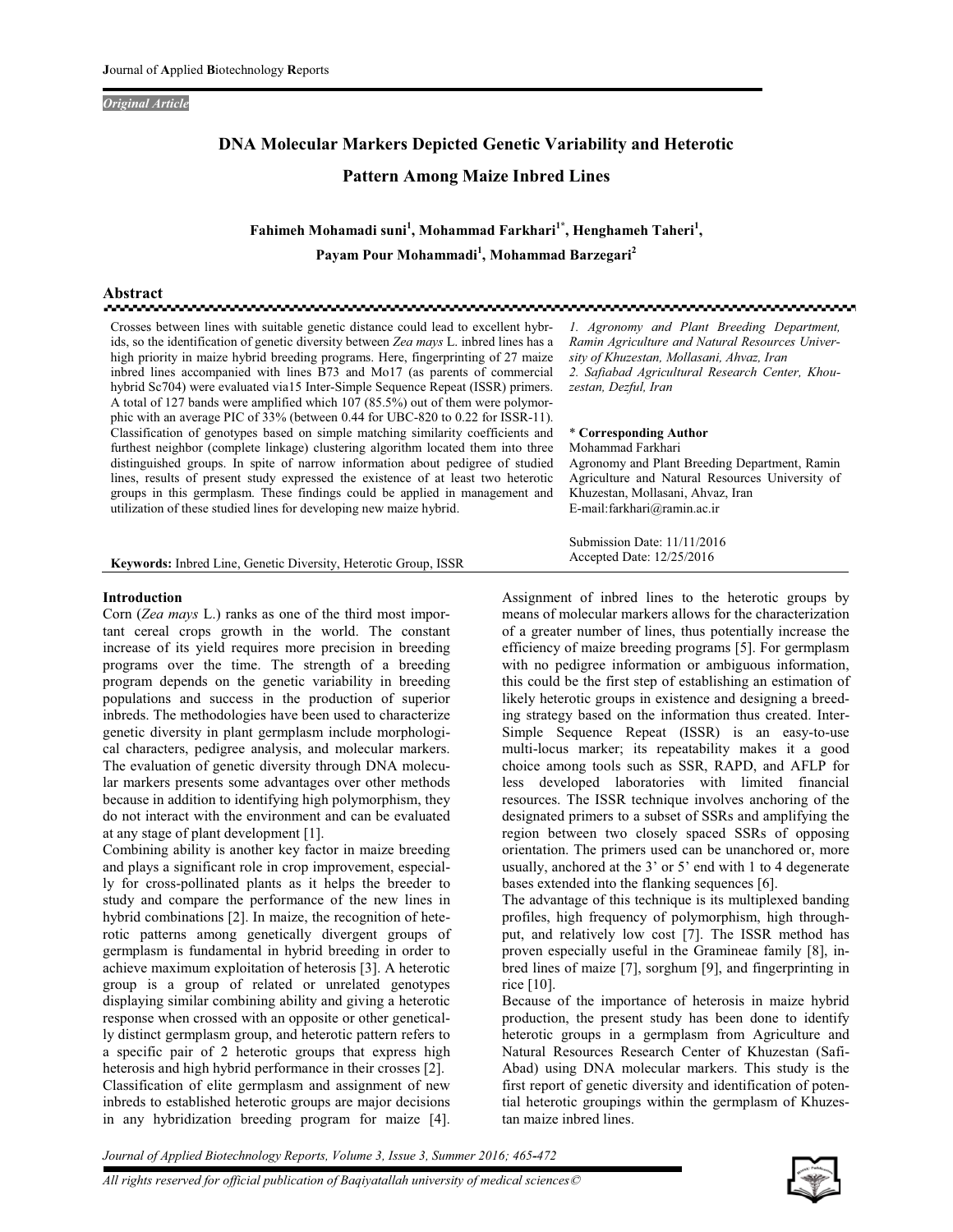## **Materials and Methods**

# Plant material and genomic DNA extraction

A total of 27 maize genotypes (inbred lines) obtained from the Agriculture and Natural Resources Research Center of Khuzestan (Safi-Abad) and parents of commercial hybrid Sc704 (Mo17 and B73) were used in this study. The selection of inbred lines was based on available pedigree information, morphological characterization, and physiological traits (Table 1). The pedigree information of these lines is very limited; investigation of the germplasm confirmed the origin oflines in just two groups (of synthetic and CIMMYT origin). Studied lines originated from CIMMYT were achieved by selection from introduced CIMMYT open-pollinated populations, and lines of synthetic origin were created by intercrossing among miscellaneous genetic materials, but there is no clear information about these genetic materials. DNA was extracted from fresh leaf tissue of inbred lines using the CTAB method [11] with some modifications. Leaf sample of three plants was used for DNA extraction.

| No. Inbred     | Origin               | No. Inbred | Origin        |
|----------------|----------------------|------------|---------------|
| 1              | *B73                 | 15         | <b>CIMMYT</b> |
| $\overline{2}$ | $*$ Mo <sub>17</sub> | 16         | <b>CIMMYT</b> |
| 3              | Synthetic            | 17         | <b>CIMMYT</b> |
| $\overline{4}$ | <b>CIMMYT</b>        | 18         | <b>CIMMYT</b> |
| 5              | <b>CIMMYT</b>        | 19         | <b>CIMMYT</b> |
| 6              | Synthetic            | 20         | Synthetic     |
| 7              | <b>CIMMYT</b>        | 21         | <b>CIMMYT</b> |
| 8              | <b>CIMMYT</b>        | 22         | <b>CIMMYT</b> |
| 9              | <b>CIMMYT</b>        | 23         | <b>CIMMYT</b> |
| 10             | Synthetic            | 24         | <b>CIMMYT</b> |
| 11             | <b>CIMMYT</b>        | 25         | <b>CIMMYT</b> |
| 12             | Synthetic            | 26         | <b>CIMMYT</b> |
| 13             | <b>CIMMYT</b>        | 27         | <b>CIMMYT</b> |
| 14             | <b>CIMMYT</b>        | 28 & 29    | <b>CIMMYT</b> |

Table 1. Genotypes with their origin.

\* Famous parents of SC704

#### **ISSR** assay

A total of 15 ISSR primers were used based on di-nucleotide, tri-nucleotide, and tetra-nucleotide repeats (Table 2). The primers were anchored at 3'-ends by one or two partially degenerate nucleotides. The final volume of polymerase chain reaction (PCR) was 25 µl, containing 2.0  $\mu$ l (100 ng) diluted template DNA, 0.2  $\mu$ l (1 U) Taq polymerase, 2.5 µl PCR 10X buffer, 0.5µl (2 mM/µl) dNTPs,  $0.75 \mu$ l (50 mM) MgCl<sub>2</sub>, 2.0  $\mu$ l (10 pmol/ $\mu$ l) ISSR primer, and 17.5 µl distilled deionized water. The amplifications were performed in a thermal cycler using the following program: 94°C for 5 min, 35 cycles (1 min at 94°C, 1 min at annealing temperature and 1 min at  $72^{\circ}$ C), and final elongation of 5 min at  $72^{\circ}$ C. Gel electrophoresis with 1.5% agarose gels containing DNA Safe Stain was conducted with 1X TBE buffer (0.1 M Tris, 0.09 M boric acid, 1 mM EDTA) at 90 V and 100 mA for 1 h. Also a 100 bp DNA ladder (100 bp DNA Ladder, MBI Fermentas) was run for sizing of the bands. The gel was visualized

under UV light using a gel documentation system. **Statistical analysis** 

ISSR bands were behaved as dominant markers and scored for the presence  $(1)$  or absence  $(0)$  of homologous bands for each primer. Polymorphic Information Content (PIC) of each ISSR marker was determined as described by Roldán-Ruiz et al., [12]: PIC =  $2 \times$ Pi (1-Pi), where P<sub>i</sub> is the frequency of amplified allele (band present), and  $(1-P_i)$ is the frequency of the null allele (band absent). Also marker index (MI) was obtained by formula:  $MI = PIC \times N$ (number of polymorphic bands) [13]. Shannon's information index [14] and Nei's gene diversity [15] were calculated by Popgene32 [16]. The classification dendrograms was constructed by means of furthest neighbor (complete linkage) method and using the simple matching similarity coefficients in NTSYS 2.02 [17]. To ensure the statistically correct number of clusters, the AMOVA (Analysis of Molecular Variance) was done by using GenAlEx, version 6.5 [18]. To ensure the statistically correct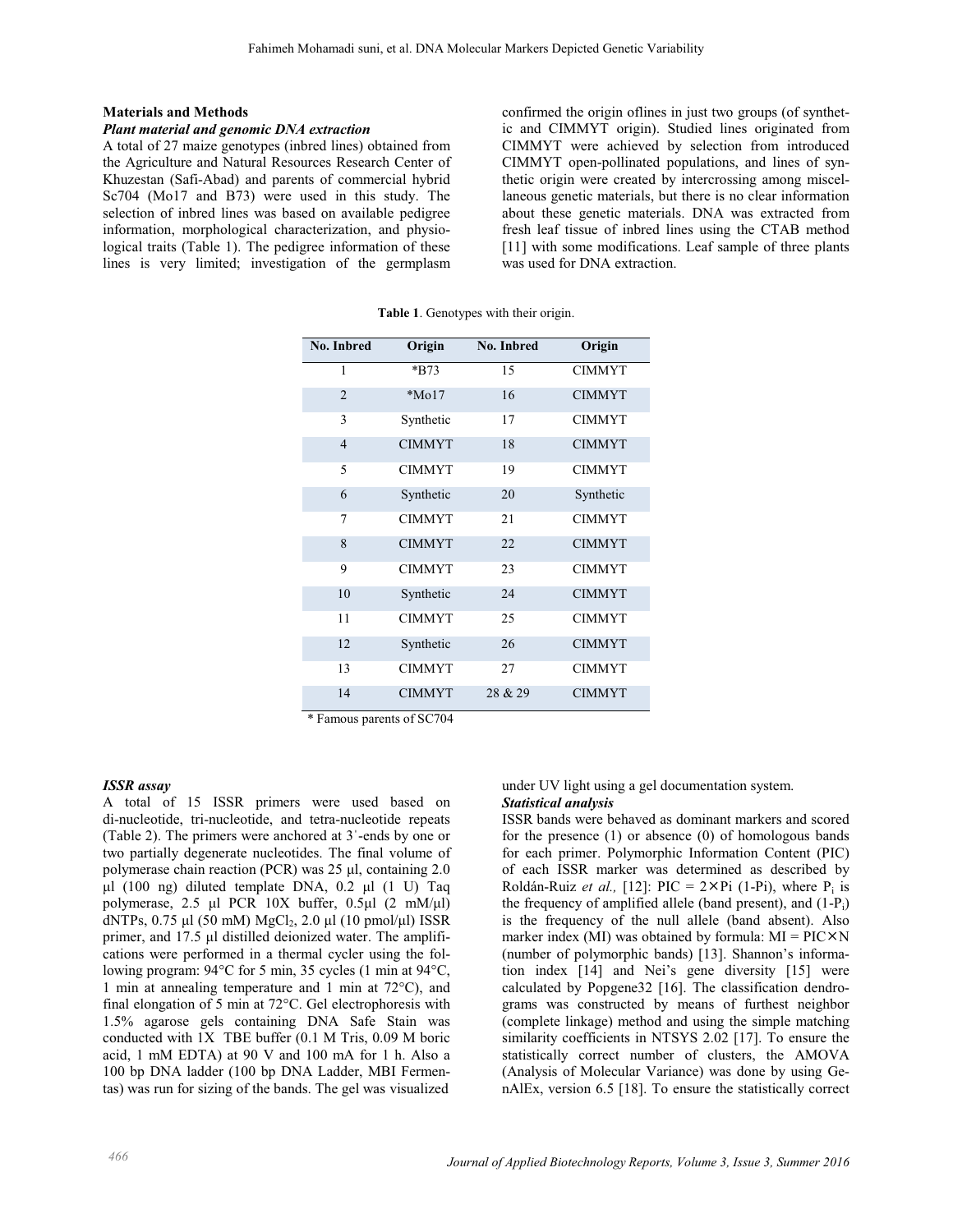# number of clusters, the AMOVA (Analysis of Molecular Variance) was done by using GenAlEx, version 6.5 [18].

| Primer         | Sequence 5'-3' | <b>Annealing temperature</b> |
|----------------|----------------|------------------------------|
| <b>UBC-112</b> | (GACA)4        | 50                           |
| <b>UBC-808</b> | (AG)8C         | 50                           |
| <b>UBC-809</b> | $(AG)$ 8G      | 51                           |
| <b>UBC-811</b> | (GA)8C         | 53.4                         |
| <b>UBC-818</b> | $(CA)$ 8G      | 49.2                         |
| <b>UBC-820</b> | (GT)8C         | 49.9                         |
| <b>UBC-835</b> | (AG)8YC        | 53.2                         |
| <b>UBC-836</b> | (AG)8YA        | 52                           |
| <b>UBC-841</b> | (GA)8YC        | 49                           |
| <b>UBC-857</b> | (AC)8T         | 55.2                         |
| <b>UBC-864</b> | (ACTG)4        | 55.2                         |
| <b>UBC-866</b> | (CTC)6         | 60.6                         |
| <b>UBC-873</b> | (ATG)6         | 53                           |
| ISSR-7         | (GA)8T         | 50                           |
| <b>ISSR-11</b> | (AG)8CT        | 53.3                         |

Table 2. Information of 15 ISSR primers that was used in this study.

## **Results**

A total of 107 polymorphic bands (85.5%) were detected from 127 bands with an average PIC of 33%, which shows low genetic diversity in the genetic material (Table 3). ISSR-11 revealed the minimum amount of polymorphic  $(40\%)$  and PIC  $(0.22)$  content. Also UBC-820 revealed the highest polymorphic content (44%). MI varies between 1.32 for UBC-820 and 4.29 for UBC-118.

Dendrograms were produced based on simple matching similarity coefficients (Table 4) and furthest neighbor (complete linkage) clustering algorithm. In the dendrograms created, with 0.56 genetic similarity value as a threshold, 29 maize inbred lines could be divided into three groups  $(A, B, and C)$  (Fig.1).

The highest genetic distance (0.44 similarity) was seen between inbred line 1 (B73) and 19 from group C, and the least genetic distance (0.85 similarity) was between inbred lines 22 and 23 from group B, and inbred lines 3 and 4 from group C (Table 4). Analysis of molecular variance (AMOVA) revealed that 93% the genetic diversity existed within B and C group.

However, differences among groups were significant (Table 5). Shannon's information index, Nei's gene diversity and effective number of alleles were calculated for two groups (B and C) of created dendrogram (Table 6). Gene diversity in both groups was smaller than those investigated by chukan et al., [19]. Also Nei's genetic identity and genetic distance between dendrogram clusters (A, B) and C) was calculated, the lowest similarity was found between groups A with B and C (Table 7), as well as the highest distance.

In a principal coordinates analysis (Fig. 2) the first two principal coordinates accounted for 11.5 and 9.5 of the total molecular variation, respectively. Principal Coordinate 1 separates B73 (inbred line 1) from the other inbred lines, but could not properly distinguish two detected groups (C and B) in dendrogram from each other. When the original data do not highly correlate; usually, the first few PCs do not explain much of the original variation. In such cases, cluster analysis proved to be more sensitive and reliable for detecting pedigree relationships among genotypes rather than PCoA [20].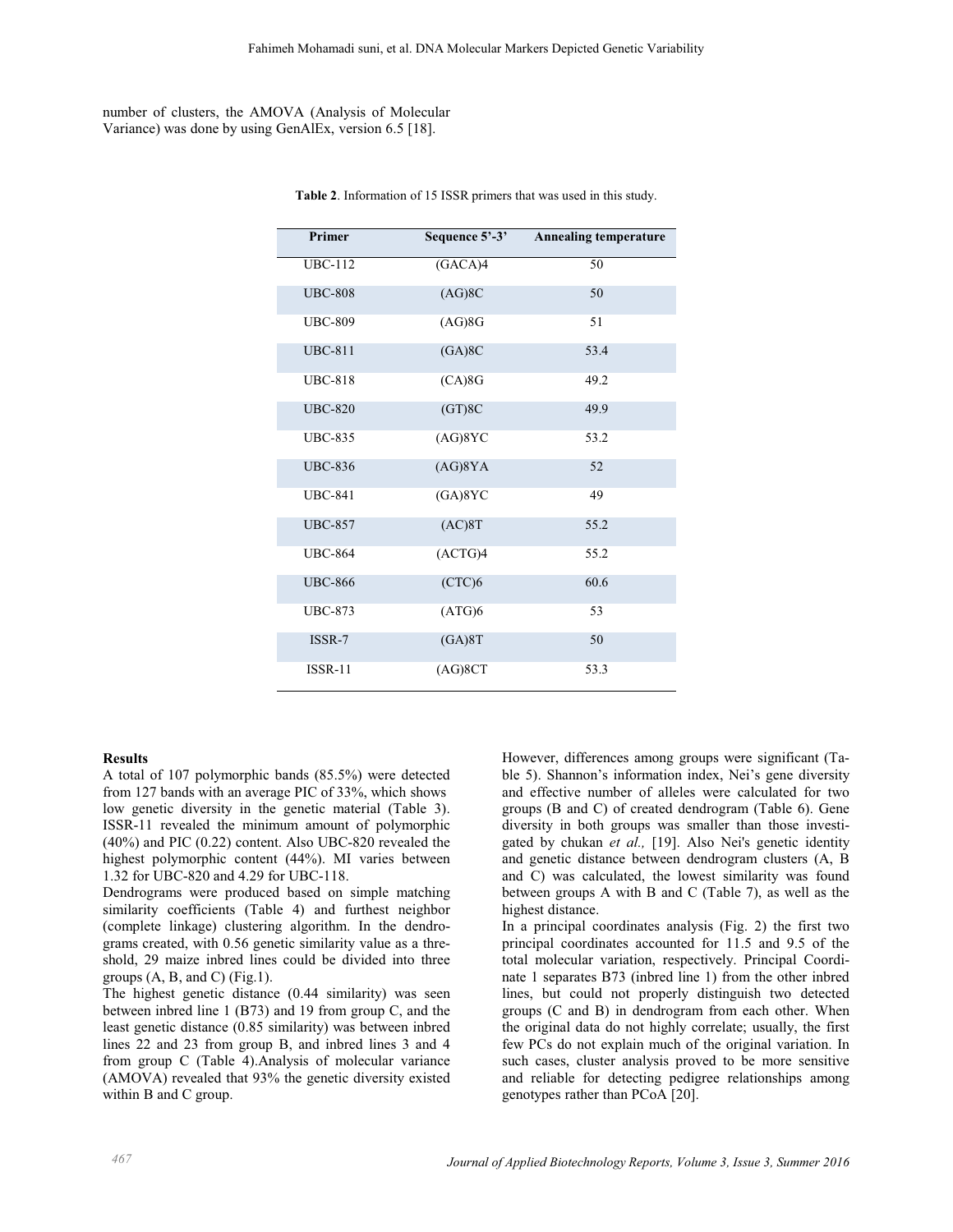| Marker         | No. Monomorphic<br><b>Bands</b> | No. Polymorphic<br><b>Bands</b> | <b>No. Total Bands</b> | %Polymorphic | <b>PIC</b> | MI   |
|----------------|---------------------------------|---------------------------------|------------------------|--------------|------------|------|
| <b>UBC-112</b> | 1                               | 11                              | 12                     | 91.6         | 0.29       | 3.48 |
| <b>UBC-808</b> | $\mathbf{1}$                    | 6                               | 7                      | 66.6         | 0.37       | 2.59 |
| <b>UBC-809</b> | 1                               | $\overline{8}$                  | 9                      | 88.8         | 0.37       | 3.33 |
| <b>UBC-811</b> | $\mathbf{0}$                    | 11                              | 11                     | 100          | 0.38       | 4.18 |
| <b>UBC-118</b> | $\overline{2}$                  | 11                              | 13                     | 84.6         | 0.33       | 4.29 |
| <b>UBC-820</b> | $\mathbf{1}$                    | $\overline{2}$                  | 3                      | 40           | 0.44       | 1.32 |
| <b>UBC-835</b> | $\mathbf{0}$                    | 5                               | 5                      | 100          | 0.34       | 1.70 |
| <b>UBC-836</b> | $\mathbf{0}$                    | 6                               | 6                      | 100          | 0.39       | 2.34 |
| <b>UBC-841</b> | $\mathbf{0}$                    | 7                               | 7                      | 100          | 0.36       | 2.52 |
| <b>UBC-857</b> | $\mathbf{0}$                    | 9                               | 9                      | 100          | 0.34       | 3.06 |
| <b>UBC-864</b> | $\mathbf{0}$                    | 8                               | 8                      | 100          | 0.34       | 2.72 |
| <b>UBC-866</b> | $\mathbf{1}$                    | 6                               | $\overline{7}$         | 85.7         | 0.31       | 2.17 |
| <b>UBC-873</b> | $\mathbf{1}$                    | 9                               | 10                     | 90           | 0.31       | 3.06 |
| ISSR-7         | $\mathbf{1}$                    | 11                              | 12                     | 91.6         | 0.28       | 3.36 |
| <b>ISSR-11</b> | $\overline{4}$                  | $\overline{4}$                  | $\overline{8}$         | 40           | 0.22       | 1.76 |
| Average        | 0.87                            | 7.60                            | 8.47                   | 85.5         | 0.33       | 2.80 |

Table 3. Number of polymorphic and monomorphic bands, polymorphic information content (PIC) and marker index (MI).



Figure 1. Dendrogram of the genetic relationships among inbred lines that is drawn based on simple matching similarity coefficients and furthest neighbor (complete linkage) clustering algorithm. Inbred lines 1 and 2 are B73 and MO17, respectively.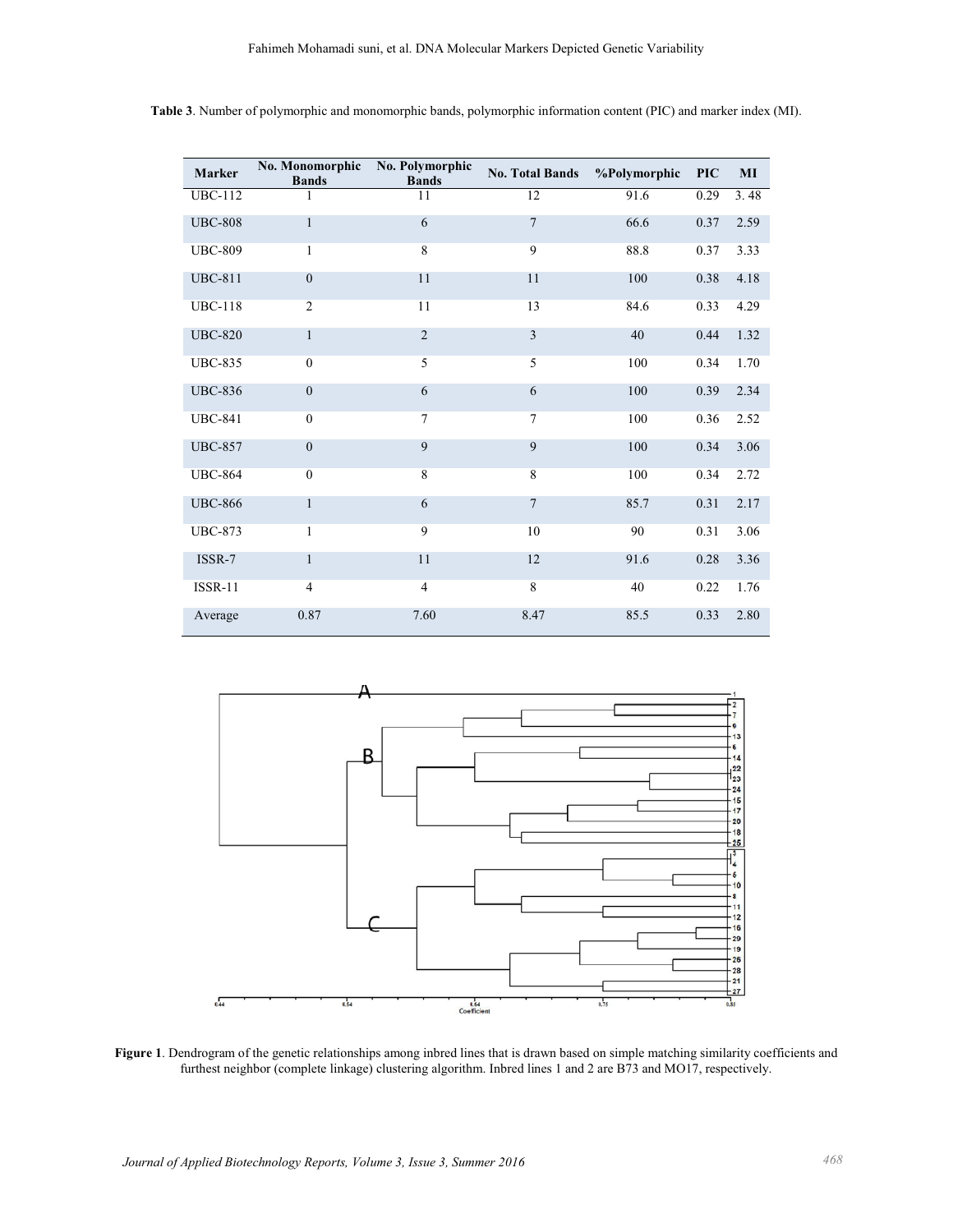| í<br>í<br>I                                                      |
|------------------------------------------------------------------|
| ì<br>l<br>l<br>l<br>ı<br>I                                       |
| l<br>í<br>۱<br>í<br>ī<br>۱<br>í<br>ı<br>I<br>$\overline{a}$<br>í |
| ı<br>ı<br>í<br>֚<br>l<br>i                                       |
| ۱<br>í                                                           |
|                                                                  |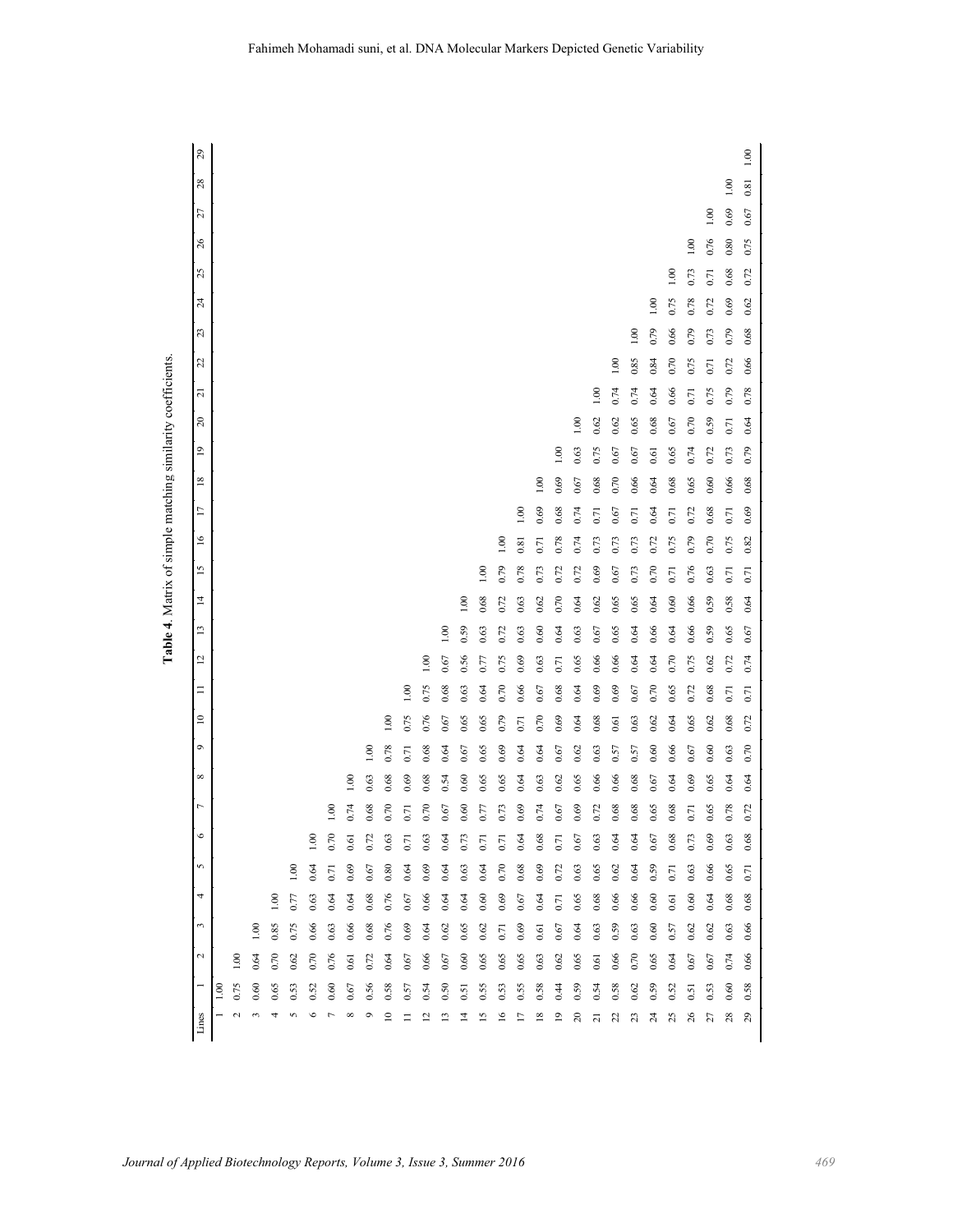| <b>Source</b>                | df | <b>SS</b>         | <b>MS</b> | Est. Var. | $\frac{0}{2}$ | <b>PhiPT</b> | <b>P</b> |
|------------------------------|----|-------------------|-----------|-----------|---------------|--------------|----------|
| Among Groups $(AG)$ 1 46.429 |    |                   | 46.429    | 1.704     | $7\%$         | 0.070        | 0.001    |
| Within Groups (WG)           |    | 26 586.714 22.566 |           | 22.566    | 93%           |              |          |
| Total                        | 27 | 633.143           |           | 24.270    | $100\%$       |              |          |

Table 5. AMOVA analysis for the partitioning of variation of inbred lines among and within dendrogram groups (B and C).

Df, degrees of freedom; SS, sum of squares; MS, mean of squared; Var, variance of component; %, total-percentage of variation;<br>P, the significance of the variance components after 999 random permutations, PhiPT,  $\frac{V_{AG}}{$ 

Table 6. Shannon's information index and Nei's gene diversity for clusters (B and C) identified in this study.

| <b>Groups</b> | Shannon's information index | Nei's gene diversity | <b>Effective number of</b> |
|---------------|-----------------------------|----------------------|----------------------------|
|               |                             |                      | alleles                    |
|               | 0.39                        | 0.25                 | 1.41                       |
|               | 0.38                        | 0.24                 | 1.39                       |
| Overall       | 0.55                        | 0.35                 | 64                         |

Table 7. Mean Nei's genetic identity between clusters (above diagonal) and genetic distance between clusters (below diagonal).

|          |      | в    | C    |
|----------|------|------|------|
| A        |      | 0.62 | 0.60 |
| B        | 0.47 |      | 0.98 |
| $\Gamma$ | 0.51 | 0.02 |      |



Figure 2. Inbred lines projection onto the plane defined by the Principal Coordinates 1 and 2.

#### **Discussion**

Due to the dendrogram (Fig. 1) group A included only the B73 inbred line, which belongs to the Red Yellow Dent heterotic group. So the maize germplasm of Agriculture and Natural Resources Research Center of Khuzestan (Safi-Abad) does not have this heterotic group. Hence, B73 is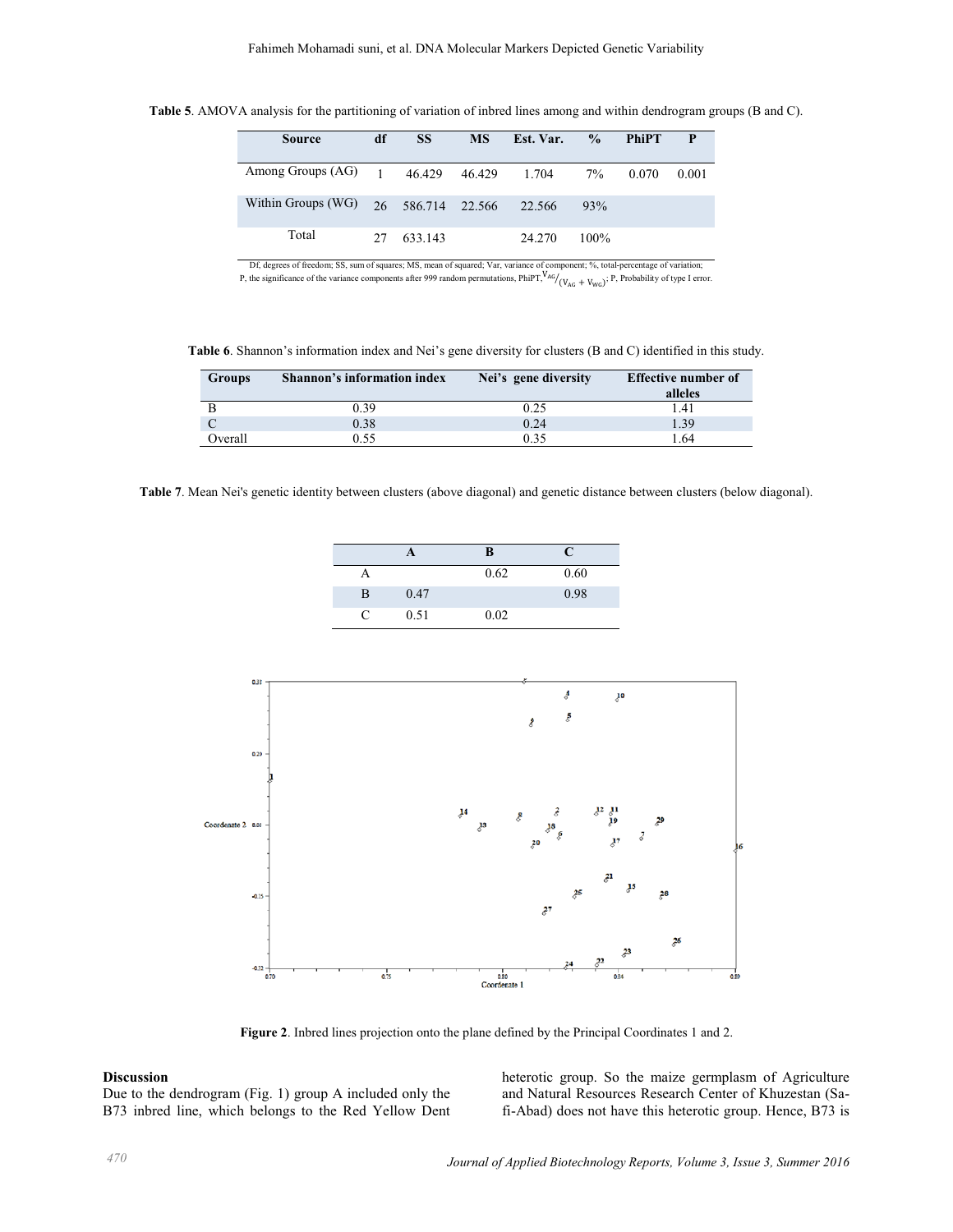a candidate for crossing with inbred lines from this center to produce promising hybrids. Also group B consisted of Mo17 with 13 other lines. Mo17 belongs to the Lancaster Sure Crop (LSC) heterotic pattern, and this group is probably heterotic pattern LSC. Cluster C included 14 lines in which the heterotic group was not identified.

A new and promising variety, SC Karoun, was produced by crossing Mo17 with inbred line number 10 from group C. Heterotic groups allow breeders to make fewer crosses, as they can maximize heterosis by crossing based on heterotic pattern only.

Choukan et al., [21] used 46 SSR markers to assess genetic diversity and heterotic group prediction among 56 Iranian maize inbred lines. Four heterotic groups were predicted among 56 Iranian inbred lines by SSR markers. To assess the ISSR marker in the detection of polymorphism and heterosis, Kantety et al., [7] evaluated the genetic diversity of 19 popcorn and 8 dent inbreds. The studied inbreds belonged to three (South American, Supergold, and Amber Pearl) and two (Reid Yellow Dent and Lancaster Sure Crop) heterotic groups for popcorn and dent inbreds, respectively. Finally, the existence of five heterotic groups was successfully predicted by ISSR results. The molecular genetic diversity of 58 Chinese maize inbred lines from significant heterotic groups (Lancaster Sure Crop, Reid Yellow Dent, Tangsipingtou, and Ludahonggu) and from miscellaneous origins was assessed by 40 SSR markers. SSR markers could separate inbred lines in accordance with their pedigree information, but there were some discrepancies between heterotic groups detected by SSRs and heterotic groups identified by conventional methods  $[22]$ .

# Conclusion

To sum up, findings of this research revealed the existence of a genetic variation among studied lines. It also could cover the narrow pedigree information of the studied lines and improve the management and utilization of this center's lines in further maize breeding programs. After supplementary confirmation such as classical or molecular breeding schedules, the detected heterotic groups could be applied efficiently by maize breeders.

# **Acknowledgments**

The author would like to thanks from colleagues in Department of Agronomy and Plant Breading, Ramin Agriculture and Natural Resources University of Khuzestan, Mollasani, Ahvaz, Iran for their kind and generous assistance. Also Dr. Afarinesh appreciates for providing maize inbred lines.

# **References**

1. Williams, J., Kubelik, A., Livak, K., Rafalski, J., Tingey, S., DNA polymorphisms amplified by arbitrary primers are useful as genetic markers. Nucleic Acids Res, 1990, Vol. 18, pp. 6531-6535.

2. Ambika, R., Arunachalam, M., Johan, J., Ponnusamy, S., Dhandapani, R., Heterotic grouping and patterning of quality protein maize inberds based on genetic and molecular studies. Turk J Biol, 2014, Vol. 38, pp. 10-20.

3. Hallauer, A., Russell, W., Lamkey, K., Corn breeding, in Corn and corn improvement 3rd ed. 1988, G.F. Sprague and J.W. Dudley (ed.). p. 463-564.

4. Vasal, S., Cordova, H., Pandey, S., Srinivasan, G., Tropical maize and heterosis, in Genetics and Exploitation of Heterosis in Crops, J. Coors and S. Pandey, Editors. 1999, ASA, CSSA, and SSSA: Madison. p. 363-373.

5. Reif, J., Melchinger, A., Xia, X., Warburton, M., Hoisington, D., Vasal, S., Use of SSRs for establishing heterotic groups in subtropical maize. Theor Appl Genet, 2003 Vol. 107, pp. 947-957.

6. Zietkiewicz, E., Rafalski, A., Labuda, D., Genomic fingerprinting by simple sequence repeat (SSR)- anchored polymerase chain reaction amplification. Genomics, 1994, Vol. 20, pp. 176-183.

7. Kantety, R., Zeng, X., Bennetzen, J., Zehr, B., Assessment of genetic diversity in dent and popcorn (Zea mays L.) inbred lines using inter-simple sequence repeat (ISSR) amplication. Mol Breed, 1995, Vol. 1, pp. 365-373.

8. Akagi, H., Yokozeki, Y., Inagaki, A., Nakamura, A., Fujimura, T., A codominant DNA marker closely linked to the rice nuclear restorer gene, Rf-1, identified with inter-SSR fingerprinting. Genome, 1996, Vol. 39, pp. 1205-1209.

9. Yang, W., De-Oliveira, A., Godwin, I., Schertz, K., Bennetzen, J., Comparison of DNA marker technologies in characterizing plant genome diversity: variability in Chinese sorghums. Crop Sci, 1996, Vol. 36, pp. 1669-1676.

10. Blair, M., Panaud, O., McCouch, S., Inter-simple sequence repeat (ISSR) amplification for analysis of microsatellite motif frequency and fingerprinting in rice (Oryza sativa L.). Theor Appl Genet, 1999, Vol. 98, pp. 780-792.

11. Jackson, D., Hayden, J., Quirke, P., Extraction of nucleic acid from fresh and archival material, in Taylor and Francis Group D. Jackson, J. Hayden, and P. Quirke, Editors. 1999, Oxford University Press: Oxford p. 189.

12. Roldán-Ruiz, I., Calsyn, E., Gilliland, T., Coll, R., Van Eijk, M., De Loose, M., Estimating genetic conformity between related ryegrass (Lolium) varieties. 2. AFLP characterization. Mol Breed, 2000, Vol. 6, pp. 593-602.

13. Santhosh, W., Shobha, D., Melwyn, G., Assessment of genetic diversity in cashew germplasm using RAPD and ISSR markers. Scientia Horticulturae, 2009, Vol. 120, pp. 411-417.

14. Shannon, C., Weaver, W., The mathematical theory of communication,. Bell Syst Tech J, 1964, University of Illinois Press, Urbana.

15. Nei, M., Analysis of gene diversity in subdivided populations. Proc Natl Acad Sci USA, 1973, Vol. 70, pp. 3321-3323

16. Francis, C., Yang, R., Boyle, T., YE, Z., Mao, J., POPGENE, the user-friendly shareware for population genetic analysis, 1997: Molecular Biology and Biotechnology Centre. University of Alberta, Canada.

17. Rolf FJ, NTSYpc: Numerical taxonomy and multivariate analysis system, 1997, Applied Biostatistics Inc.: New York.

18. Peakall, R., Smouse, P.E., GenAlEx 6.5: genetic analysis in Excel. Population genetic software for teaching and research - an update. Bioinformatics, 2012, Vol. 28, pp. 2537-2539.

19. Choukan, R., Hossainzadeh, A., Ghannadha, M., Warburton, M., Talei, A., Mohammadi, S., Use of SSR data to determine relationships and potential heterotic groupings within medium to late maturing Iranian maize inbred lines. Field Crops Res, 2006, Vol. 95(2), pp. 212-222.

20. Mohammadi, S., Prasanna, B., Analysis of genetic diversity in crop plants salient statistical tools and considerations. Crop Sci, 2003, Vol. 43, pp. 1235-1248.

21. Choukan, R., Hossainzadeh, A., Ghannadha, M.R., Warburton, M.L., Talei, A.R., Mohammadi, S.A., Use of SSR